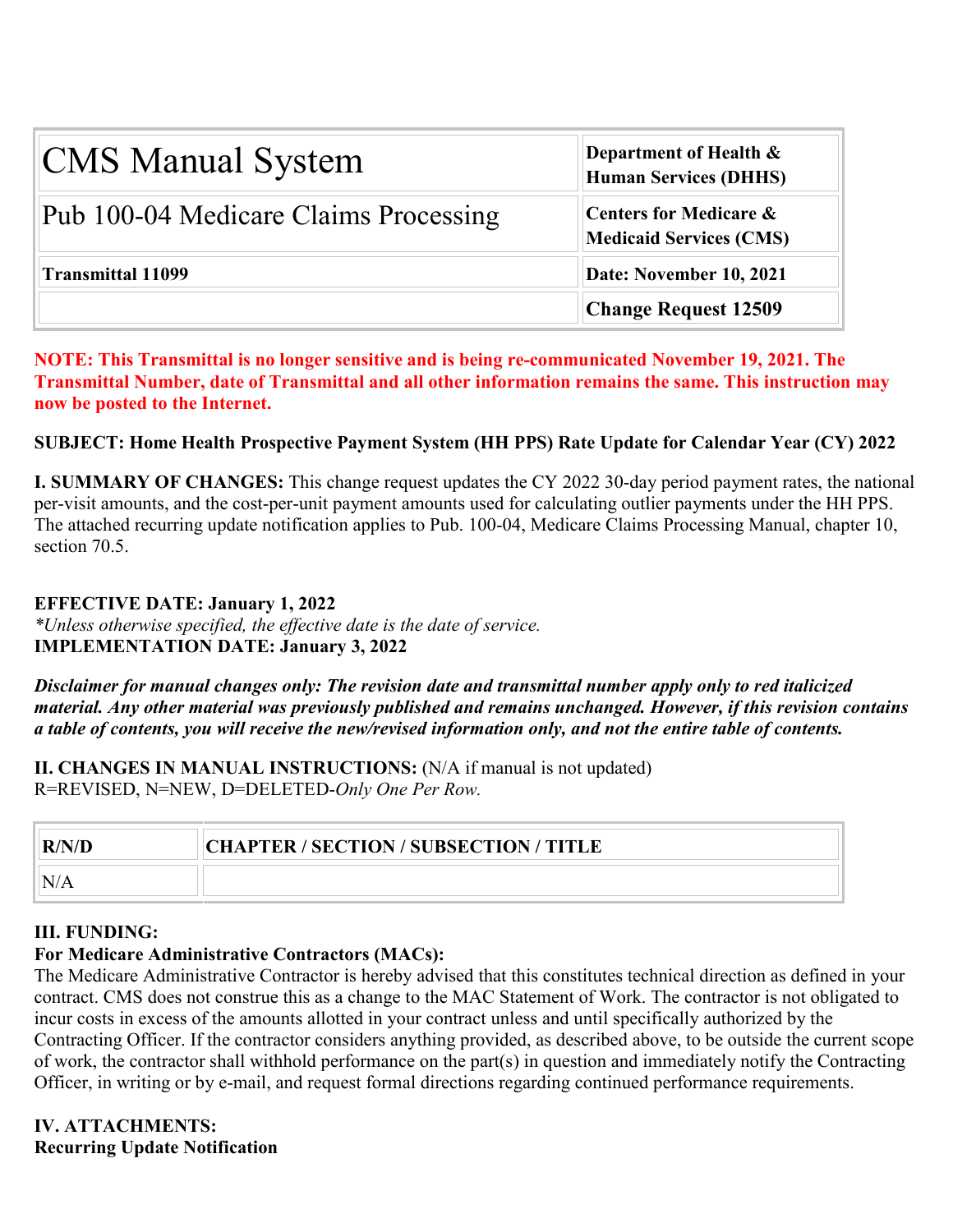# **Attachment - Recurring Update Notification**

| Pub. 100-04 | <b>Transmittal: 11099</b> | Date: November 10, 2021 | <b>Change Request: 12509</b> |
|-------------|---------------------------|-------------------------|------------------------------|

**NOTE: This Transmittal is no longer sensitive and is being re-communicated November 19, 2021. The Transmittal Number, date of Transmittal and all other information remains the same. This instruction may now be posted to the Internet.**

**SUBJECT: Home Health Prospective Payment System (HH PPS) Rate Update for Calendar Year (CY) 2022**

**EFFECTIVE DATE: January 1, 2022** *\*Unless otherwise specified, the effective date is the date of service.* **IMPLEMENTATION DATE: January 3, 2022**

## **I. GENERAL INFORMATION**

**A. Background:** The Medicare Home Health Prospective Payment System (HH PPS) rates provided to Home Health Agencies (HHAs) for furnishing home health services are updated annually as required by section 1895(b)(3)(B) of the Social Security Act (the Act). The calendar year (CY) 2022 HH PPS rate update includes a change to the 30-day period payment rates, the national per-visit amounts, and the cost-per-unit payment amounts used for calculating outlier payments under the HH PPS. This rate update will increase the CY 2022 30-day period payment rates by the appropriate rural add-on percentage prior to applying any case-mix and wage index adjustments, as required by section 421(b) of the Medicare Prescription Drug, Improvement, and Modernization Act of 2003 (MMA), as amended by section 50208(a) of the BBA of 2018.

**B. Policy:** Section 1895(b)(3)(B) of the Act requires that the standard prospective payment amounts for CY 2022 be increased by a factor equal to the applicable home health market basket update for those HHAs that submit quality data as required by the Secretary. Section  $1895(b)(3)(B)(v)$  of the Act requires that the home health update be decreased by two (2) percentage points for those HHAs that do not submit quality data as required by the Secretary. Section  $1886(b)(3)(B)(xi)(II)$  of the Act defines the productivity adjustment to be equal to the 10-year moving average of change in annual economy-wide private nonfarm business Multi-Factor Productivity (MFP) (as projected by the Secretary for the 10-year period ending with the applicable fiscal year, calendar year, cost reporting period, or other annual period) (the ''MFP adjustment''). Sections 1895(b)(4)(A)(ii) and (b)(4)(C) of the Act require the Secretary to provide appropriate adjustments to the proportion of the payment amount under the HH PPS that account for area wage differences, using adjustment factors that reflect the relative level of wages and wage-related costs applicable to the furnishing of HH services.

## Market Basket Update

Based on IHS Global Insight Inc.'s third-quarter 2021 forecast (with historical data through second quarter 2021), the home health market basket percentage increase for CY 2022 is, specified at section 1895(b)(3)(B)(iii) of the Act, 3.1 percent. The CY 2022 home health market basket percentage increase of 3.1 percent is then reduced by a productivity adjustment, as mandated by the section 3401 of the Patient Protection and Affordable Care Act (the Affordable Care Act) (Pub. L. 111-148), currently estimated to be 0.5 percentage point for CY 2022. In effect, the home health payment update percentage for CY 2022 is a 2.6 percent increase. Section  $1895(b)(3)(B)(v)$  of the Act requires that the home health update be decreased by 2 percentage points for those HHAs that do not submit quality data as required by the Secretary. For HHAs that do not submit the required quality data for CY 2022, the home health payment update is 0.6 percent (2.6 percent minus 2 percentage points).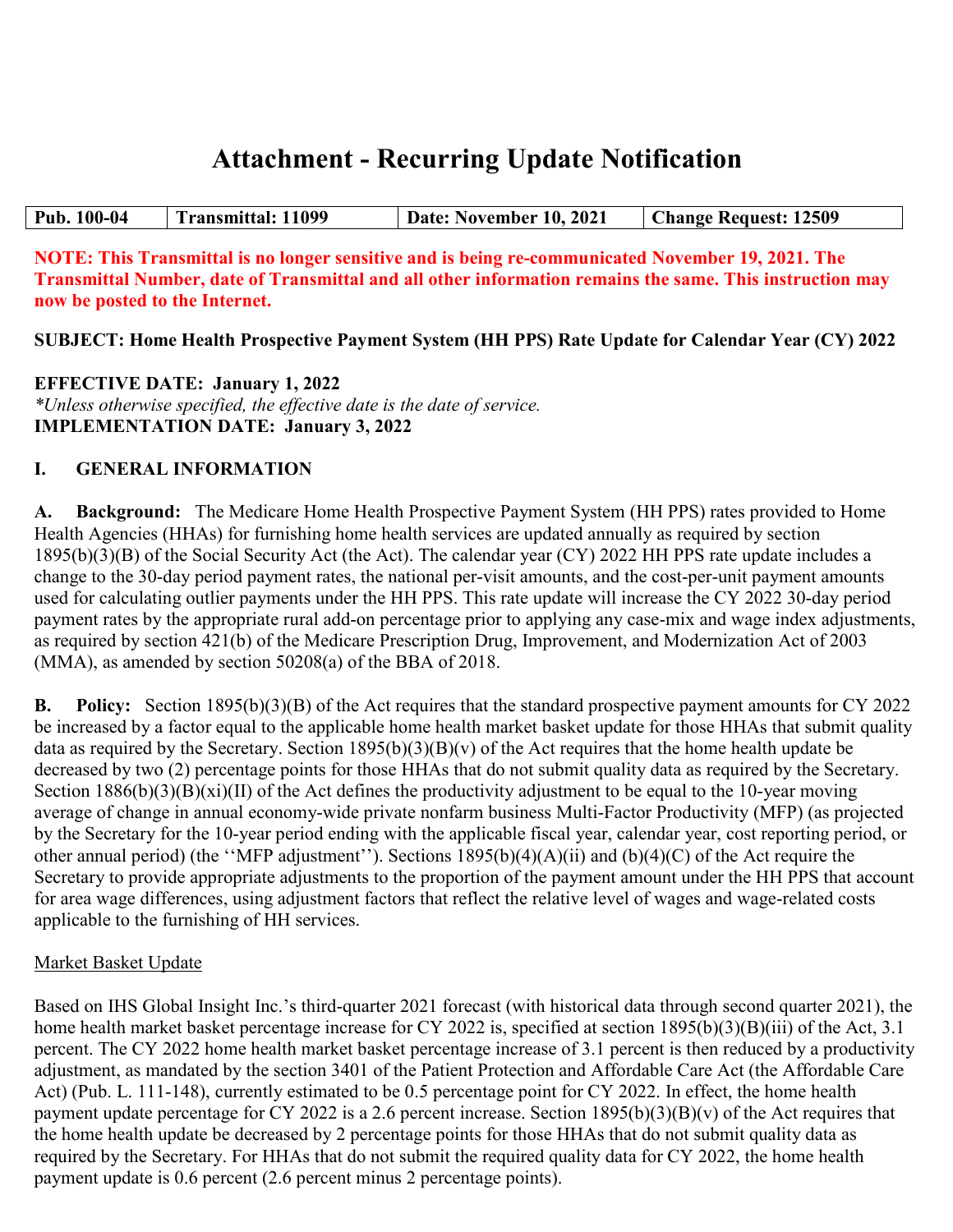## National, Standardized 30-Day Period Payment

As described in the CY 2022 HH PPS final rule, in order to calculate the CY 2022 national, standardized 30-day period payment rate, CMS applies a wage index budget neutrality factor of 1.0019 and a case-mix budget neutrality factor of 1.0396 to the previous calendar year's national, standardized 30-day period rate. The CY 2022 national, standardized 30-day period payment rate beginning January 2022 is a 2.6 percent increase.

The 30-day payment rates are shown in Tables 1 and 2. The CY 2022 national, standardized 30-day period payment rate are further adjusted by the individual period's case-mix weight and by the applicable wage index.

## National Per-Visit Rates

To calculate the CY 2022 national per-visit rates, CMS started with the CY 2021 national per-visit rate. CMS applies a wage index budget neutrality factor of 1.0019 to ensure budget neutrality for Low-Utilization Payment Adjustment (LUPA) per-visit payments after applying the CY 2022 wage index. The per-visit rates are then updated by the CY 2022 HH payment update of 2.6 percent for HHAs that submit the required quality data and by 0.6 percent (2.0 percent minus 2 percentage points) for HHAs that do not submit quality data. The per-visit rates are shown in Tables 3 and 4.

## Non-Routine Supply Payments

Payment for Non-Routine Supplies (NRS) is part of the national, standardized 30-day period rate. Durable medical equipment provided as a home health service as defined in section 1861(m) of the Act is paid the fee schedule amount and is not included in the national, standardized 30-day period payment amount.

## Rural Add-On Provision

In the CY 2019 HH PPS final rule with comment period (83 FR 56443), CMS finalized policies for the rural add-on payments for CY 2019 through CY 2022, in accordance with section 50208 of the BBA of 2018. The CY 2019 HH PPS proposed rule (83 FR 32373) described the provisions of the rural add-on payments, the methodology for applying the new payments, and outlined how CMS categorized rural counties (or equivalent areas) based on claims data, the Medicare Beneficiary Summary File and Census data.

The HH PRICER module, located within CMS' claims processing system, will increase the CY 2022 30-day base payment rates by the appropriate rural add-on percentage prior to applying any case-mix and wage index adjustments. The CY 2019 through CY 2022 rural add-on percentages outlined in law are shown in Table 5.

## Outlier Payments

The Fixed Dollar Loss (FDL) ratio and the loss-sharing ratio used to calculate outlier payments must be selected so that the estimated total outlier payments do not exceed the 2.5 percent aggregate level (as required by section 1895(b)(5)(A) of the Act). Historically, CMS has used a value of 0.80 for the loss- sharing ratio which CMS believes, preserves incentives for agencies to attempt to provide care efficiently for outlier cases. With a loss-sharing ratio of 0.80, Medicare pays 80 percent of the additional estimated costs above the outlier threshold amount. The CY 2022 fixed-dollar loss ratio is 0.40 to ensure the total outlier payments does not exceed 2.5 percent of the total payments estimated to be made under the HH PPS.

In the CY 2019 HH PPS final rule with comment period (83 FR 56521), CMS finalized a policy to maintain the current methodology for payment of high-cost outliers upon implementation of the PDGM beginning in CY 2020 and that CMS will calculate payment for high cost outliers based upon 30-day periods of care. The per-visit rates are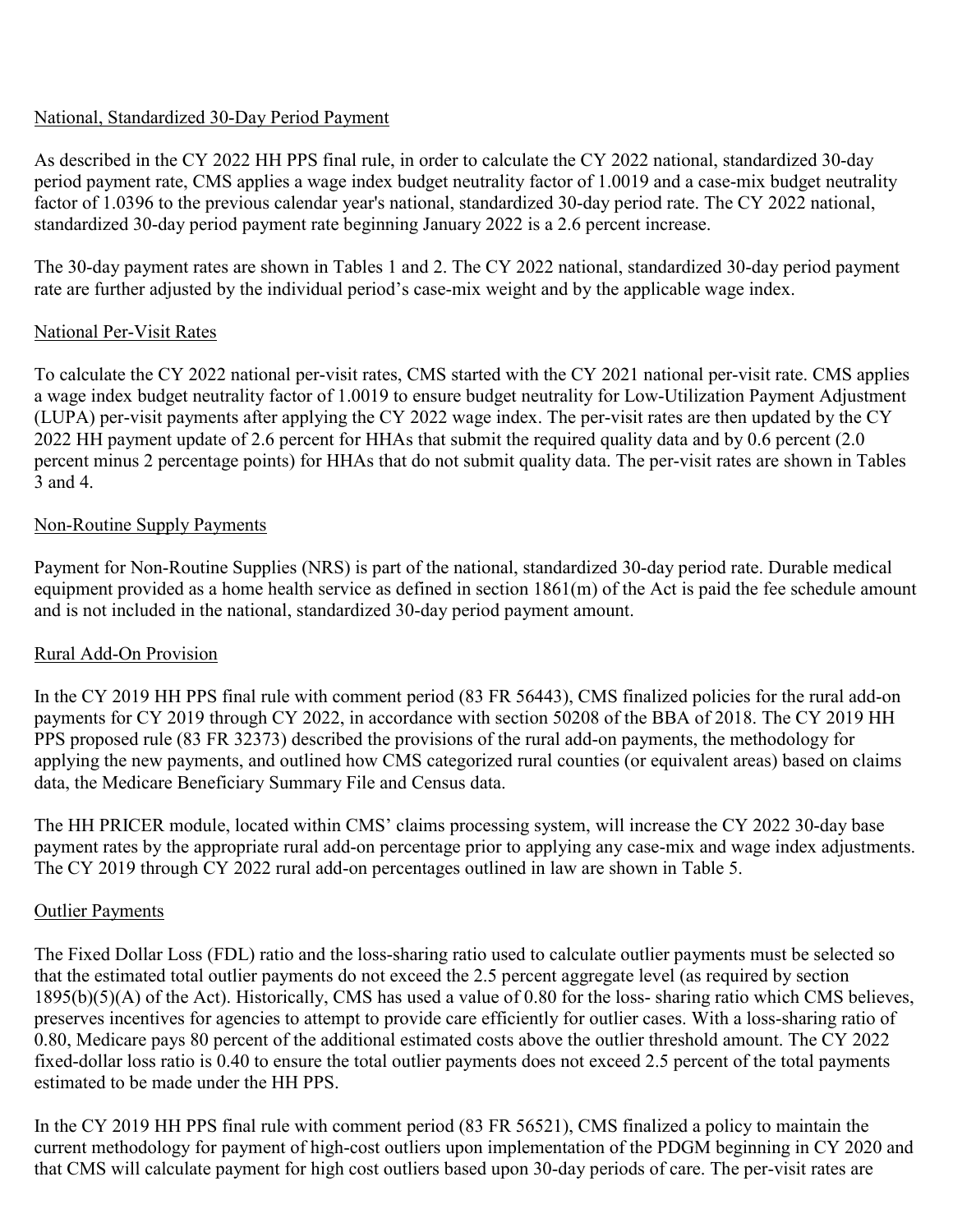shown in Table 6.

## **II. BUSINESS REQUIREMENTS TABLE**

*"Shall" denotes a mandatory requirement, and "should" denotes an optional requirement.*

| <b>Number</b> | Requirement                                                                                                                                                                                    |                   | <b>Responsibility</b> |             |                           |                             |                                  |                 |                                      |                  |  |                                  |  |       |
|---------------|------------------------------------------------------------------------------------------------------------------------------------------------------------------------------------------------|-------------------|-----------------------|-------------|---------------------------|-----------------------------|----------------------------------|-----------------|--------------------------------------|------------------|--|----------------------------------|--|-------|
|               |                                                                                                                                                                                                | A/B<br><b>MAC</b> |                       |             |                           | D<br>M<br>E                 |                                  |                 |                                      |                  |  | Shared-<br>System<br>Maintainers |  | Other |
|               |                                                                                                                                                                                                | $\mathbf{A}$      | B                     | H<br>H<br>H | M<br> A <br>$\mathcal{C}$ | F<br>$\mathbf{I}$<br>S<br>S | $\overline{C}$<br>$\overline{S}$ | $M$ V<br>M<br>S | $\mathcal{C}$<br>W<br>$\overline{F}$ |                  |  |                                  |  |       |
| 12509.1       | The contractor shall install a new HH PPS PRICER<br>software module effective January 1, 2022.                                                                                                 |                   |                       |             |                           | X                           |                                  |                 |                                      | <b>HH</b> Pricer |  |                                  |  |       |
| 12509.2       | The contractor shall apply the CY 2022 HH PPS<br>payment rates for periods with claim statement<br>"Through" dates on or after January 1, 2022.                                                |                   |                       |             |                           |                             |                                  |                 |                                      | <b>HH</b> Pricer |  |                                  |  |       |
| 12509.3       | The contractor shall use the table of wage index values<br>associated with CBSA codes for CY 2022 home health<br>payment calculations.                                                         |                   |                       |             |                           |                             |                                  |                 |                                      | <b>HH</b> Pricer |  |                                  |  |       |
| 12509.4       | The contractor shall instruct providers to submit the<br>CBSA code corresponding to the state and county of<br>the beneficiary's place of residence in value code 61<br>on home health claims. |                   |                       | X           |                           |                             |                                  |                 |                                      |                  |  |                                  |  |       |

## **III. PROVIDER EDUCATION TABLE**

| <b>Number</b> | Requirement                                                                 |              | <b>Responsibility</b> |   |   |   |
|---------------|-----------------------------------------------------------------------------|--------------|-----------------------|---|---|---|
|               |                                                                             |              |                       |   |   |   |
|               |                                                                             |              | A/B                   |   | D |   |
|               |                                                                             |              | <b>MAC</b>            |   | M | E |
|               |                                                                             |              |                       |   | E |   |
|               |                                                                             | $\mathsf{A}$ | B                     | H |   |   |
|               |                                                                             |              |                       | H | M |   |
|               |                                                                             |              |                       | H | A |   |
|               |                                                                             |              |                       |   |   |   |
| 12509.5       | Medicare Learning Network® (MLN): CMS will market provider education        |              |                       | X |   |   |
|               | content through the MLN Connects® newsletter shortly after CMS releases the |              |                       |   |   |   |
|               | CR. MACs shall follow IOM Pub. No. 100-09 Chapter 6, Section 50.2.4.1       |              |                       |   |   |   |
|               | instructions for distributing the MLN Connects newsletter information to    |              |                       |   |   |   |
|               | providers and link to relevant information on your website. You may         |              |                       |   |   |   |
|               | supplement MLN content with your local information after we release the MLN |              |                       |   |   |   |
|               | Connects newsletter. Subscribe to the "MLN Connects" listserv to get MLN    |              |                       |   |   |   |
|               | content notifications. You don't need to separately track and report MLN    |              |                       |   |   |   |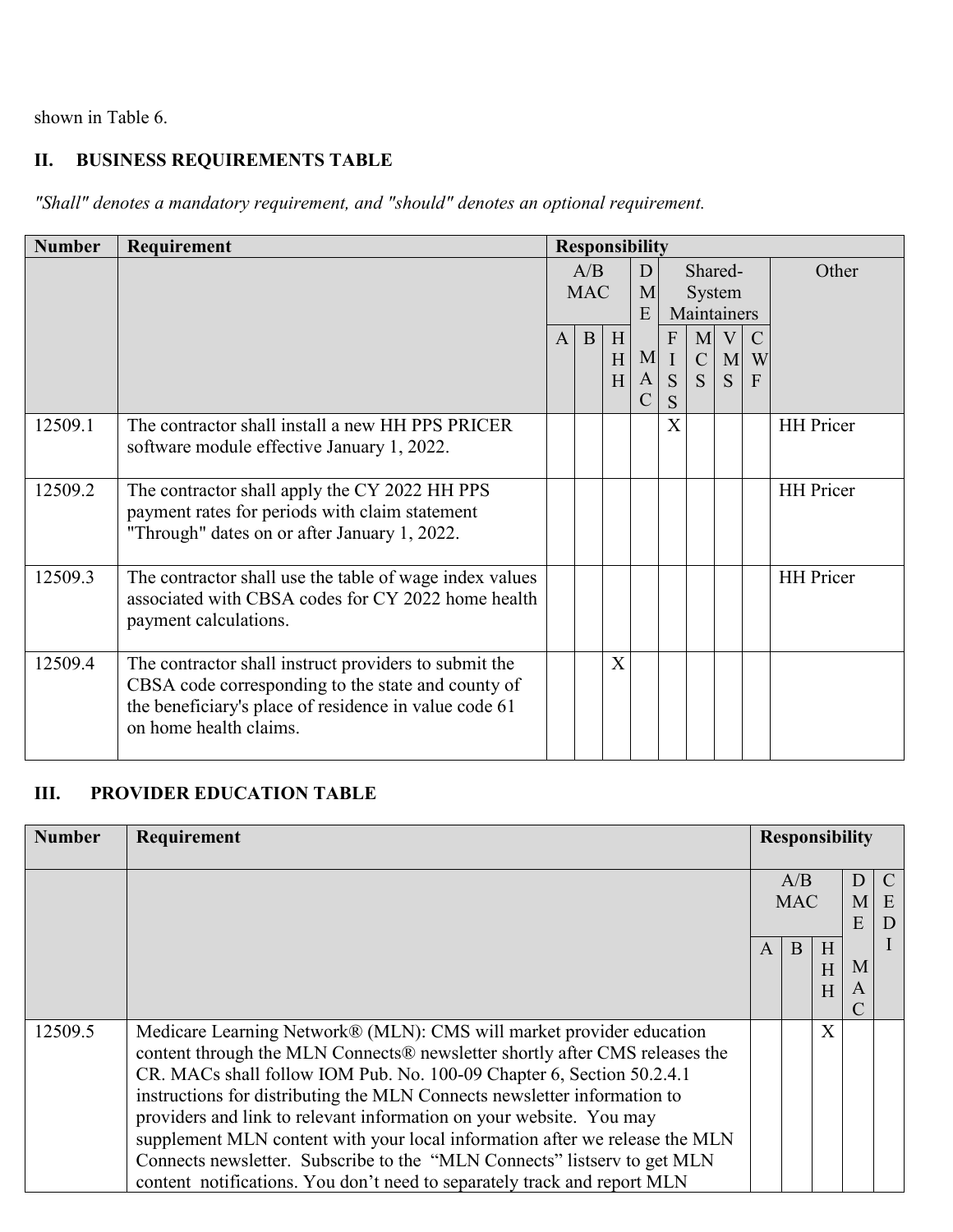| <b>Number</b> | Requirement                                                                                                      |   |                        |             | <b>Responsibility</b>           |             |
|---------------|------------------------------------------------------------------------------------------------------------------|---|------------------------|-------------|---------------------------------|-------------|
|               |                                                                                                                  | A | A/B<br><b>MAC</b><br>B | H<br>H<br>H | M<br>E<br>M<br>$\boldsymbol{A}$ | C<br>E<br>D |
|               | content releases when you distribute MLN Connects newsletter content per the<br>manual section referenced above. |   |                        |             |                                 |             |

## **IV. SUPPORTING INFORMATION**

## **Section A: Recommendations and supporting information associated with listed requirements:** N/A

*"Should" denotes a recommendation.*

| X-Ref         | <b>Recommendations or other supporting information:</b> |
|---------------|---------------------------------------------------------|
| Requirement   |                                                         |
| <b>Number</b> |                                                         |

#### **Section B: All other recommendations and supporting information:** N/A

#### **V. CONTACTS**

Pre-Implementation Contact(s): Amanda Barnes, 443-651-1207 or amanda.barnes@cms.hhs.gov

Post-Implementation Contact(s): Contact your Contracting Officer's Representative (COR).

#### **VI. FUNDING**

#### **Section A: For Medicare Administrative Contractors (MACs):**

The Medicare Administrative Contractor is hereby advised that this constitutes technical direction as defined in your contract. CMS does not construe this as a change to the MAC Statement of Work. The contractor is not obligated to incur costs in excess of the amounts allotted in your contract unless and until specifically authorized by the Contracting Officer. If the contractor considers anything provided, as described above, to be outside the current scope of work, the contractor shall withhold performance on the part(s) in question and immediately notify the Contracting Officer, in writing or by e-mail, and request formal directions regarding continued performance requirements.

## **ATTACHMENTS: 1**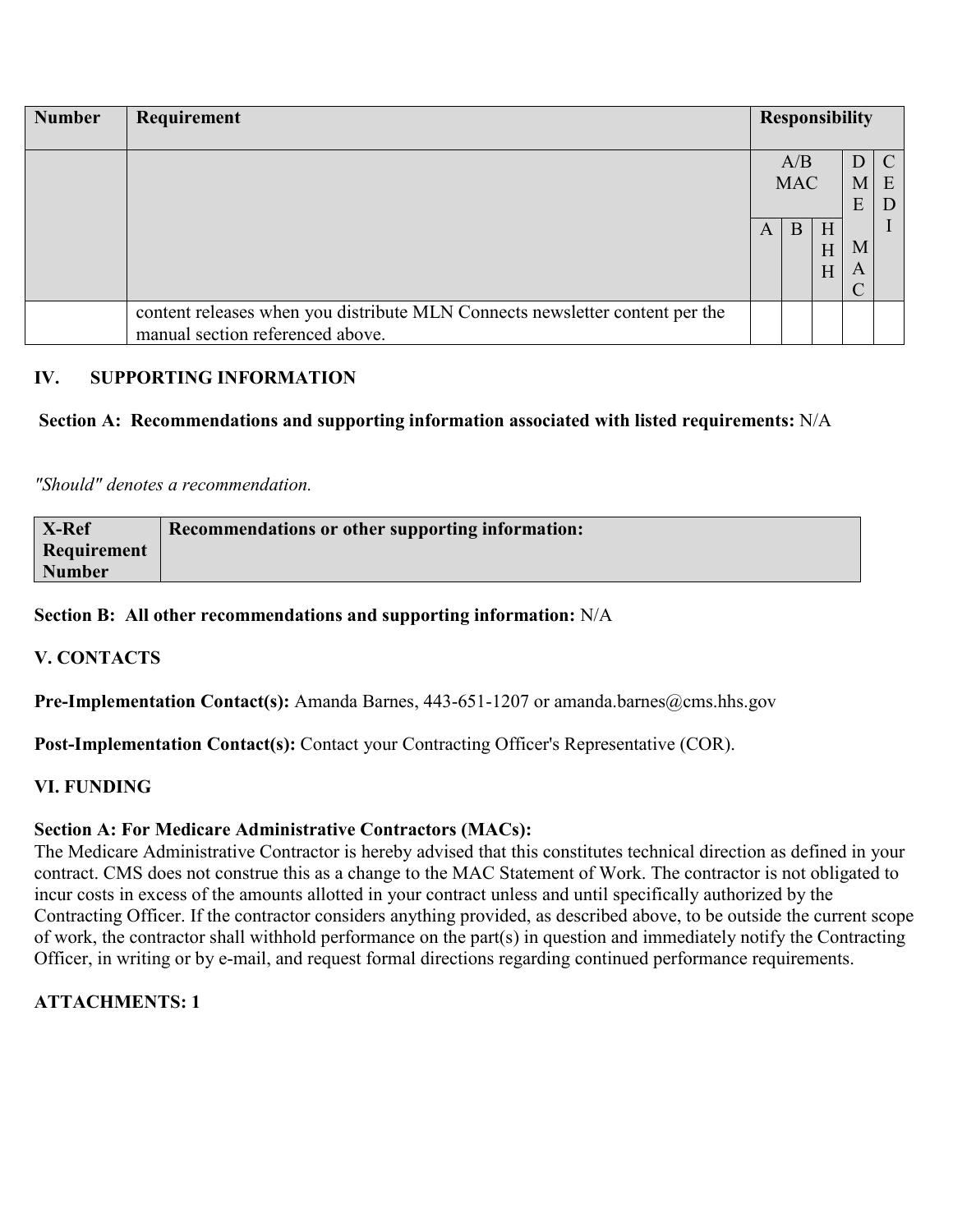## **TABLE 1: CY 2022 NATIONAL, STANDARDIZED 30-DAY PERIOD PAYMENT AMOUNT**

| CY 2021 National<br><b>Standardized 30-Day</b><br><b>Period Payment</b> | <b>Case-Mix Weights</b><br><b>Recalibration</b><br><b>Neutrality Factor</b> | <b>Wage Index Budget</b><br><b>Neutrality Factor</b> | <b>CY 2022 HH</b><br>Payment<br><b>Update</b> | CY 2022 National,<br><b>Standardized 30-Day Period</b><br>Payment |
|-------------------------------------------------------------------------|-----------------------------------------------------------------------------|------------------------------------------------------|-----------------------------------------------|-------------------------------------------------------------------|
| \$1,901.12                                                              | .0396                                                                       | .0019                                                | .026                                          | \$2,031.64                                                        |

#### **TABLE 2: CY 2022 NATIONAL, STANDARDIZED 30-DAY PERIOD PAYMENT AMOUNT FOR HHAS THAT DO NOT SUBMIT THE QUALITY DATA**

| CY 2021 National<br><b>Standardized 30-Day</b><br><b>Period Payment</b> | <b>Case-Mix Weights</b><br>Recalibration<br><b>Neutrality Factor</b> | Wage Index<br><b>Budget</b><br><b>Neutrality</b><br>Factor | <b>CY 2022 HH</b><br><b>Payment Update</b><br>Minus 2<br><b>Percentage Points</b> | CY 2022 National,<br><b>Standardized 30-Day</b><br><b>Period Payment</b> |
|-------------------------------------------------------------------------|----------------------------------------------------------------------|------------------------------------------------------------|-----------------------------------------------------------------------------------|--------------------------------------------------------------------------|
| \$1,901.12                                                              | .0396                                                                | 1.0019                                                     | 1.006                                                                             | \$1,992.04                                                               |

#### **TABLE 3: CY 2022 NATIONAL PER-VISIT PAYMENT AMOUNTS**

| <b>HH</b> Discipline           | CY 2021 Per-Visit<br><b>Payment Amount</b> | <b>Wage Index</b><br><b>Budget Neutrality</b><br>Factor | <b>CY 2022 HH</b><br><b>Payment Update</b> | CY 2022 Per-Visit<br>Amount |
|--------------------------------|--------------------------------------------|---------------------------------------------------------|--------------------------------------------|-----------------------------|
| Home Health Aide               | \$69.11                                    | X 1.0019                                                | X 1.026                                    | \$71.04                     |
| <b>Medical Social Services</b> | \$244.64                                   | X 1.0019                                                | X 1.026                                    | \$251.48                    |
| Occupational Therapy           | \$167.98                                   | X 1.0019                                                | X 1.026                                    | \$172.67                    |
| Physical Therapy               | \$166.83                                   | X 1.0019                                                | X 1.026                                    | \$171.49                    |
| <b>Skilled Nursing</b>         | \$152.63                                   | X 1.0019                                                | X 1.026                                    | \$156.90                    |
| Speech-Language Pathology      | \$181.34                                   | X 1.0019                                                | X 1.026                                    | \$186.41                    |

## **TABLE 4: CY 2022 NATIONAL PER-VISIT PAYMENT AMOUNTS FOR HHAS THAT DO NOT SUBMIT THE REQUIRED QUALITY DATA**

| <b>HH</b> Discipline      | <b>CY 2021</b><br>Per-<br><b>Visit</b><br>Amount | <b>Wage Index</b><br><b>Budget</b><br><b>Neutrality</b><br>Factor | CY 2022 HH Payment<br><b>Update Minus 2</b><br><b>Percentage Points</b> | CY 2022 Per-Visit<br>Amount |
|---------------------------|--------------------------------------------------|-------------------------------------------------------------------|-------------------------------------------------------------------------|-----------------------------|
| Home Health Aide          | \$69.11                                          | X 1.0019                                                          | X 1.006                                                                 | \$69.66                     |
| Medical Social Services   | \$244.64                                         | X 1.0019                                                          | X 1.006                                                                 | \$246.58                    |
| Occupational Therapy      | \$167.98                                         | X 1.0019                                                          | X 1.006                                                                 | \$169.31                    |
| Physical Therapy          | \$166.83                                         | X 1.0019                                                          | X 1.006                                                                 | \$168.15                    |
| <b>Skilled Nursing</b>    | \$152.63                                         | X 1.0019                                                          | X 1.006                                                                 | \$153.84                    |
| Speech-Language Pathology | \$181.34                                         | X 1.0019                                                          | X 1.006                                                                 | \$182.77                    |

#### **TABLE 5: HH PPS RURAL ADD-ON PERCENTAGES, CYs 2021-2022**

| Category                  | <b>CY 2019</b> | <b>CY 2020</b> | <b>CY 2021</b> | CY 2022 |
|---------------------------|----------------|----------------|----------------|---------|
| High utilization          | $1.5\%$        | $0.5\%$        | None           | None    |
| Low population<br>density | $4.0\%$        | $3.0\%$        | $2.0\%$        | $1.0\%$ |
| All other                 | $3.0\%$        | $2.0\%$        | $1.0\%$        | None    |